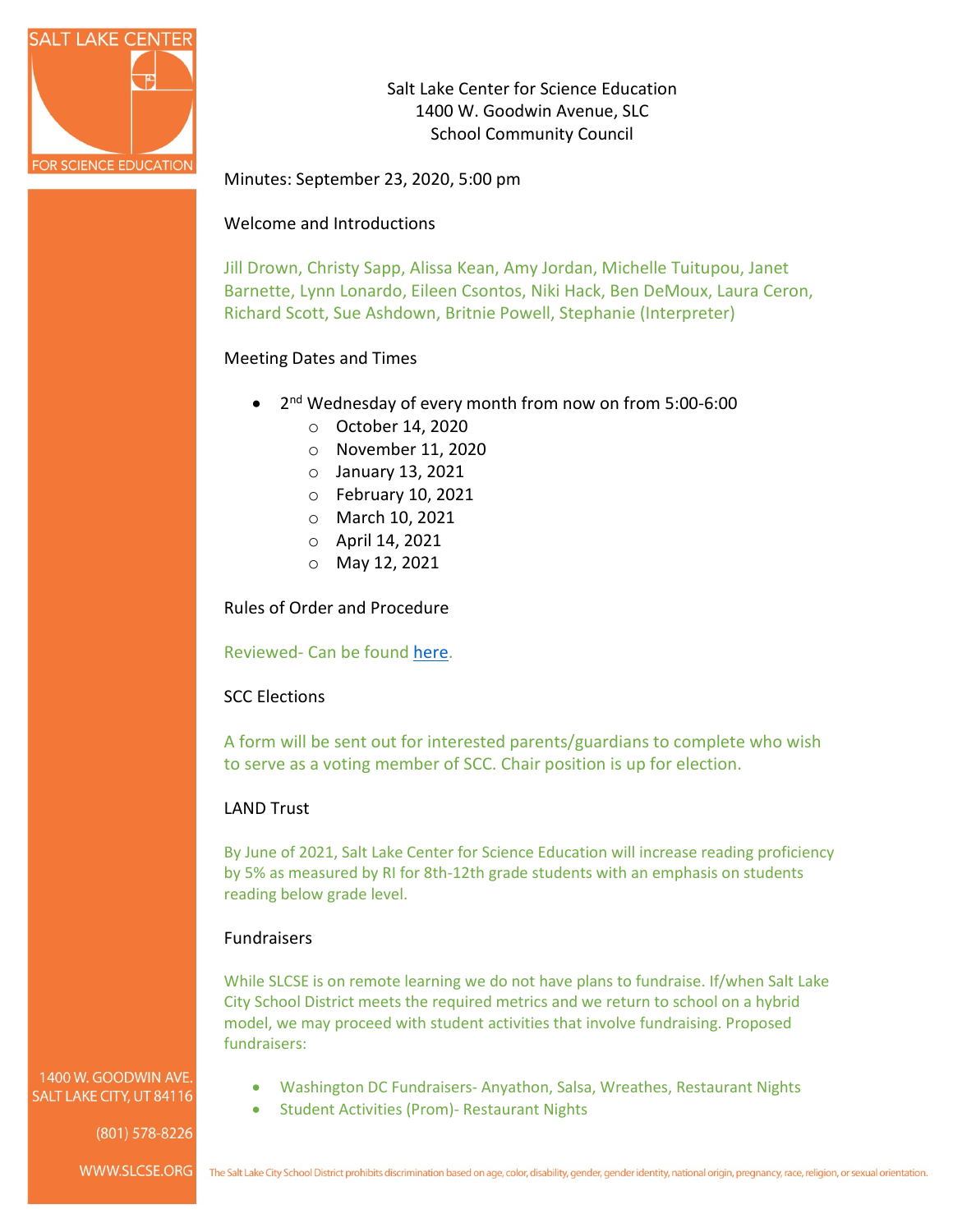Motion to approve, seconded, all voted in favor.

Positive Behavior Plan- promotes positive behaviors to address student use of tobacco, alcohol, electronic cigarettes, etc.

Draft of PBS Plan was reviewed. Additional feedback:

- Increase parent awareness of programming.
- Increase allyship for LGBTQ+ through peer education
- Feedback on Academy- Lots of positives. Students have shared about it being a positive experience. It was key for families and students, especially when it was held in the mornings the first two days. It helped establish positive connections from the beginning. Teachers have helped students with many different things so that they can participate in school (using Canvas, understanding the schedule, technology problems).

#### PBS Draft:

Programs we **already** have in place that focus on peer pressure, mental health, and creating positive relationships:

| Name of Program:                               | How program addresses the use of tobacco,        |
|------------------------------------------------|--------------------------------------------------|
|                                                | alcohol, electronic cigarette products, and      |
|                                                | other controlled substances:                     |
| 1. 2 <sup>nd</sup> Step, Tier I SEL in Academy |                                                  |
| 2. University of Utah Wellbeing Team Tiers of  | Students have in depth contact with licensed     |
| Intervention                                   | therapists                                       |
| 3. Botvin LifeSkills Training Curriculum       | Evidence-based programming around                |
|                                                | substance abuse                                  |
| 4.Insight                                      | Specific curriculum around substance abuse       |
| 5. Peer Court                                  | Students are referred for specific interventions |
| 6. Peer Mediation                              | Students in conflict work with Peer Mediators    |
|                                                | to resolve issue                                 |
| 7. Restorative Justice School                  | Preventions and interventions to                 |
|                                                | address student discipline                       |
| <b>8. Senior Seminar</b>                       | High School to College transition support        |
| 9. Equine Learning                             |                                                  |
| 10. Peer Leadership Team                       |                                                  |
| 11. District Anti-Harassment/Bullying Lessons  |                                                  |
| 12. LGBTQ History Advisory                     |                                                  |
| 13. Creative Career Talks                      |                                                  |

Programs we are **building** or adding to address peer pressure, mental health, and creating positive relationships:

| Name of Program: | How program will address the use of tobacco, alcohol, |  |
|------------------|-------------------------------------------------------|--|
|                  | electronic cigarette products, and other controlled   |  |
|                  | substances:                                           |  |
| 1. Academy       | Positive relationships encourage positive personal    |  |
|                  | choices                                               |  |
| 2. Voices        | Direct instruction from Voices facilitator and future |  |
|                  | mentors                                               |  |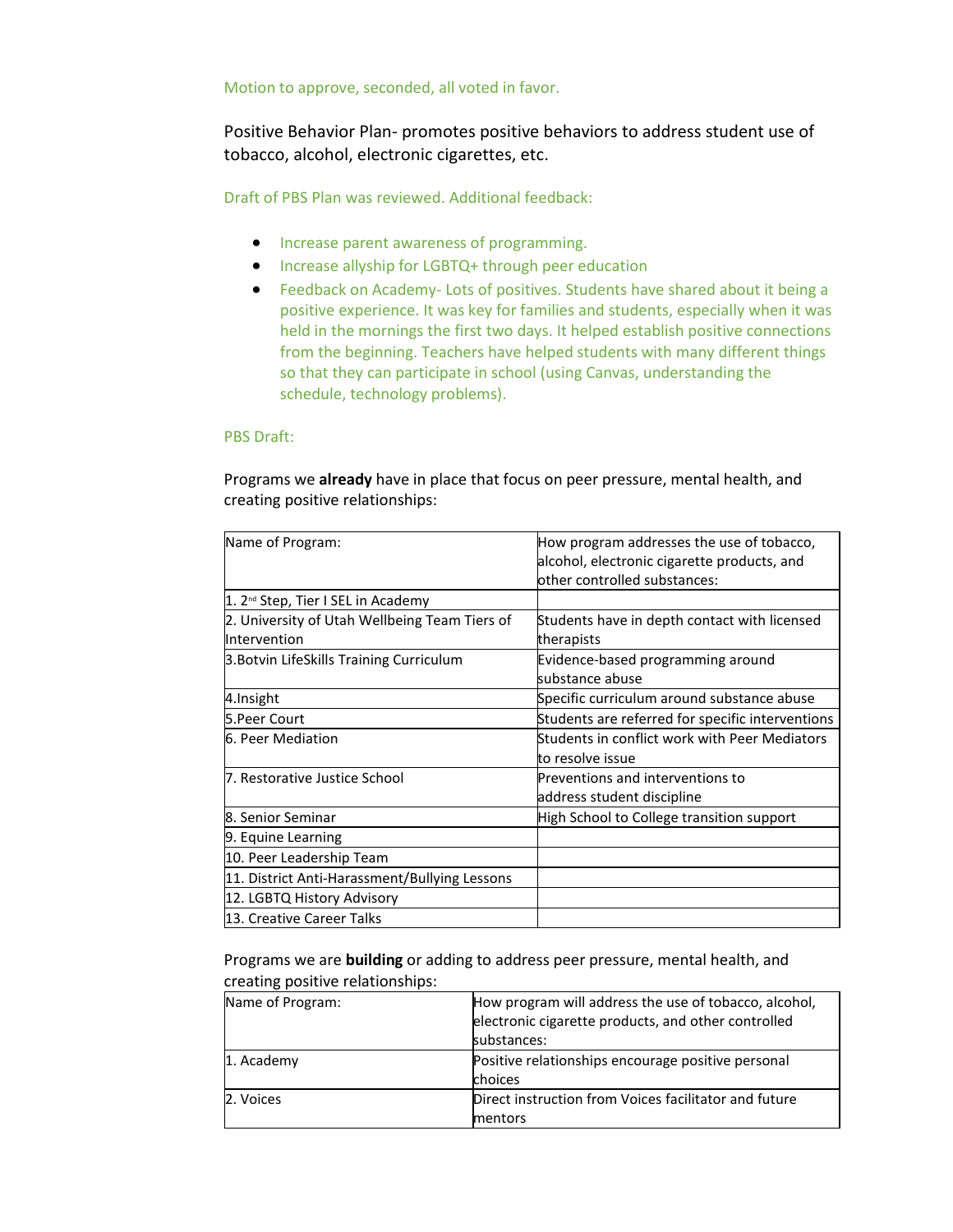| 3. Restorative Circles | Harm to existing relationships                          |
|------------------------|---------------------------------------------------------|
| 4. Safe UT             | Students have unlimited access to text or call for help |
| 5. Career Day          | Students are exposed to future employment choices       |

Other programs, clubs, service opportunities and pro-social activities we **already** have in place:

| Name of Program, Club, Service Opportunity, or How program, club, etc. addresses the use |                                             |
|------------------------------------------------------------------------------------------|---------------------------------------------|
| <b>Pro-Social Activities:</b>                                                            | of tobacco, alcohol, electronic cigarette   |
|                                                                                          | products, and other controlled substances:  |
| 1. After School Program: MESA, HH, FLL, PA,                                              | Positive involvement with peers and other   |
| etc.                                                                                     | adults                                      |
| 2. Social Action Association (SAA~ Service                                               | Service as an opportunity to think beyond   |
| Program)                                                                                 | oneself                                     |
| 3. Visible Light Club                                                                    | A place of inclusion and belonging          |
| 4. SLCSE Mountain Bike Team                                                              | Healthy life choices leave little room for  |
|                                                                                          | substance abuse                             |
| 5. Washington DC Junior Trip                                                             | Students work together toward a common goal |
| 6. Camping Trips                                                                         |                                             |
| 7. Peer Leadership Activities: Prom, Spirit Week,                                        |                                             |
| Socials, etc.                                                                            |                                             |
| 8. Science Fair                                                                          |                                             |
| 9. History Fair                                                                          |                                             |
| 10. Poetry Out Loud                                                                      |                                             |

Other programs, clubs, service opportunities and pro-social activities we are **building** or adding:

| Name of Program, Club, Service Opportunity, or How program, club, etc. will address the use |                                            |
|---------------------------------------------------------------------------------------------|--------------------------------------------|
| <b>Pro-Social Activities:</b>                                                               | of tobacco, alcohol, electronic cigarette  |
|                                                                                             | products, and other controlled substances: |
| 1. Well Being Team 8 <sup>th</sup> Grade Groups                                             |                                            |
| 2. Voices                                                                                   |                                            |
| 3. On-Campus Intervention for Distance                                                      |                                            |
| Learning                                                                                    |                                            |
| 4. BSU                                                                                      |                                            |

## School Compact

See link for compact: [English](http://slcse.weebly.com/uploads/7/9/6/5/7965491/slcse_compact_english_.pdf) [Spanish.](http://slcse.weebly.com/uploads/7/9/6/5/7965491/2020-2021_slcse_compact_spanish.docx) Email feedback to [Britnie.powell@slcschools.org](mailto:Britnie.powell@slcschools.org)

## Updates

#### Issues of Interest

- Communication Platform- will students have opportunities to talk about/process this "new life": remote learning, the windstorm, pandemic
- Preparing students for the upcoming election
- Could we do something to encourage students to engage in healthy/active activities?
- Community members are looking for tutors for younger students. This could be an opportunity for SLCSE high school students.